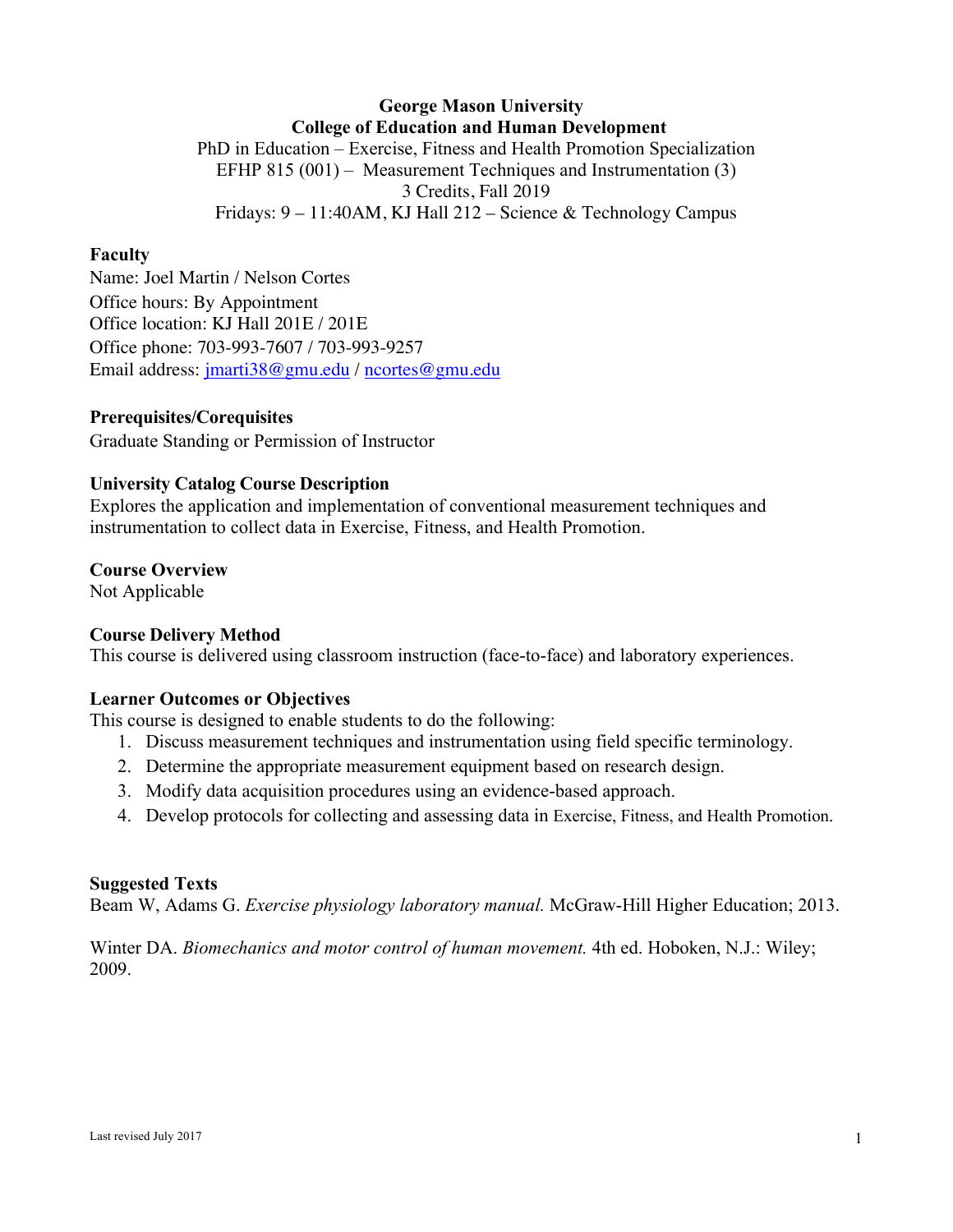## **Course Performance Evaluation**

Students are expected to submit all assignments on time in the manner outlined by the instructor (e.g., Blackboard, Tk20, hard copy).

### **Assignments and Examinations**

**Examinations and Final Examination –** Each student will be required to complete two exams and a final exam. The final exam will be cumulative. The format for all exams will be multiple choice, true/false, short essays, and problem-solving questions. Examinations represent inquiries regarding student knowledge of fact regarding course content. Examinations demonstrate that the student can remember and apply facts as well as demonstrate a hierarchy of knowledge information.

**Final Presentation –** Students will give an oral presentation associated with the laboratory experiences and their line of research. The focus will be on their measurement protocol, instrumentation and data collection. The presentation will be graded based on the content and of the presentation itself (see rubric below).

**Laboratories and Laboratory Reports –** The intent of the laboratories is to show how theory can be applied to a variety of common activities. The labs will require students to work in small groups. During the lab sessions data will be collected and a simple analysis will be performed. The labs will include questions regarding the results and several discussion questions. Each group must hand in **1** formal lab report, which will be due in class exactly **1** week after the lab is performed. Lab reports must be typed and include a cover sheet. Calculations may be hand written. Overall the laboratories will provide guided experiential learning that requires students to:

- Discuss measurement techniques and instrumentation using field specific terminology.
- Determine the appropriate measurement equipment based on research design.
- Modify data acquisition procedures using an evidence-based approach.
- Develop protocols for collecting and assessing data in Exercise, Fitness, and Health Promotion.

## **Course Performance Evaluation Weighting**

This course will be graded on a point system, with a total of 100 possible points.

| <b>Item</b> | <b>Assessment Method</b>  | <b>Number</b> |    | <b>Points Each   Total Points</b> |
|-------------|---------------------------|---------------|----|-----------------------------------|
| #1          | Examinations              |               |    | 30                                |
| #2          | Final Exam                |               | 20 | 20                                |
| #3          | <b>Final Presentation</b> |               |    | 10                                |
| #4          | <b>Laboratory Reports</b> |               |    | 40                                |
|             | <b>TOTAL</b>              |               |    | 100                               |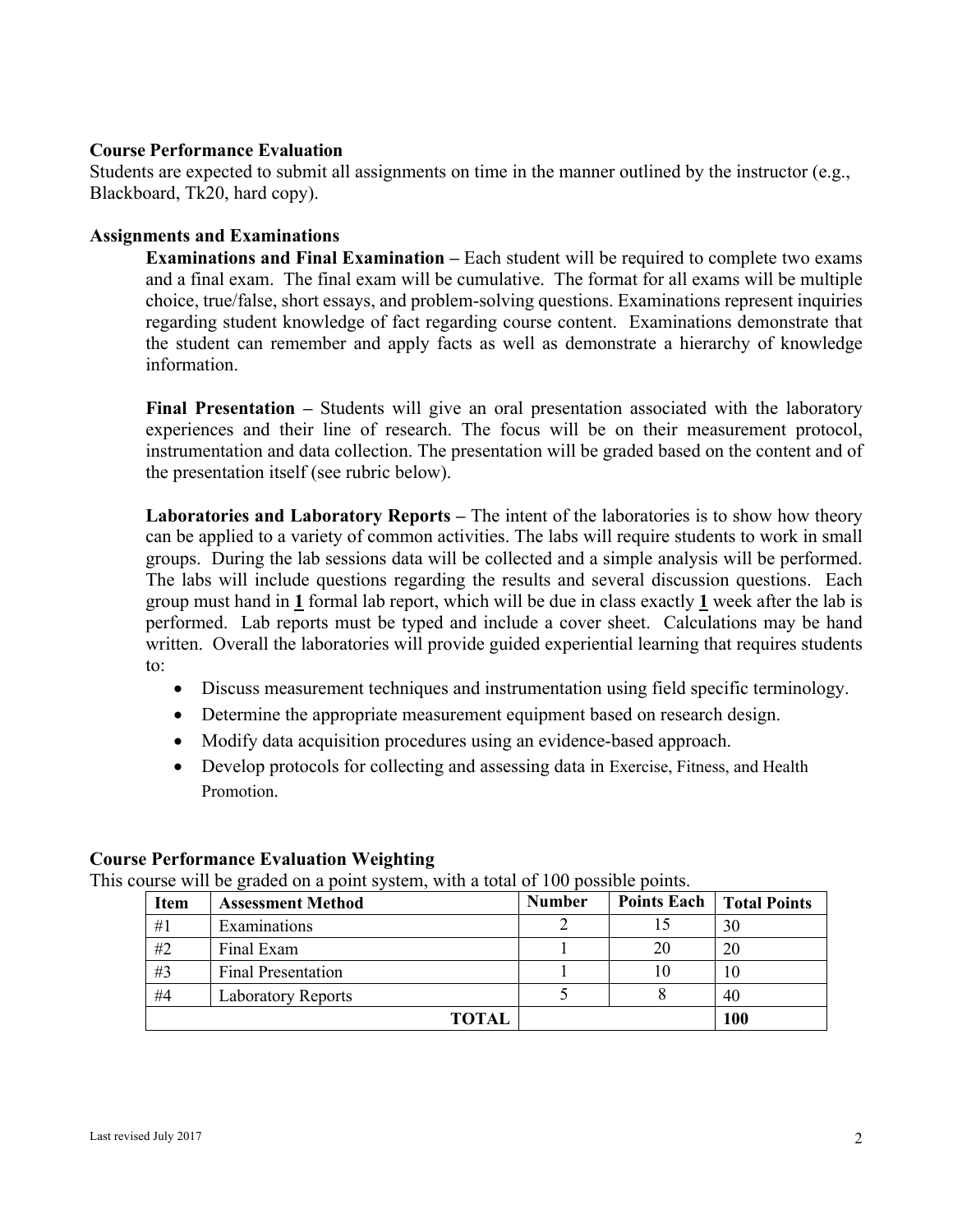# **Grading Policies**

The student's final letter grade will be earned based on the following scale:

| Grade         | Percentage   |
|---------------|--------------|
| A             | $94 - 100\%$ |
| $A -$         | $90 - 93\%$  |
| $B+$          | $88 - 89\%$  |
| B             | $84 - 87%$   |
| $B-$          | $80 - 83%$   |
| $\mathcal{C}$ | $70 - 79%$   |
| F             | $0 - 69\%$   |

Note: Although a B- is a satisfactory grade for a course, students must maintain a 3.00 average in their degree program.

# **Professional Dispositions**

See https://cehd.gmu.edu/students/polices-procedures/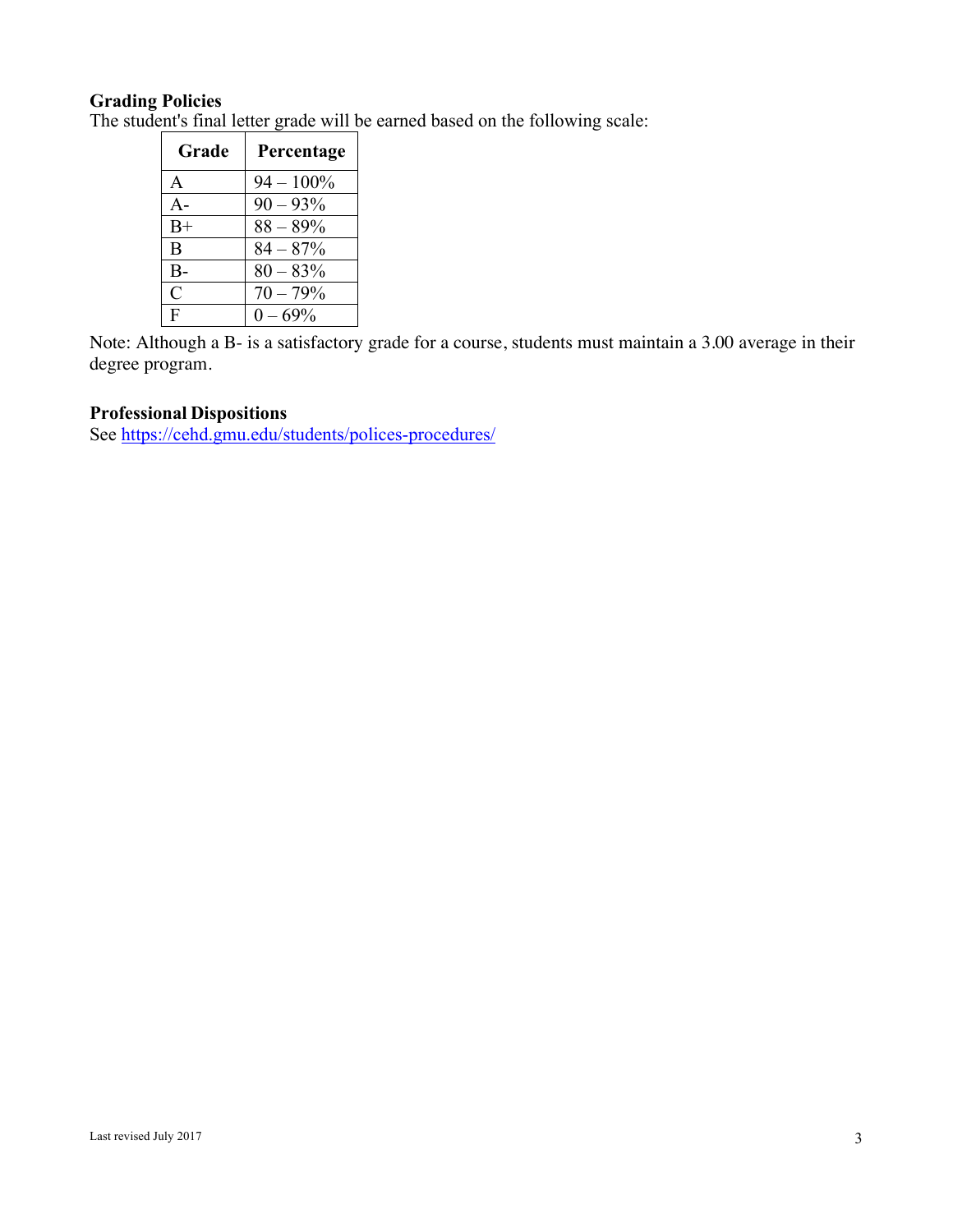# **Class Schedule**

| Week         | <b>Topic</b>                                                                          | <b>Chapter/Assignment Due Date</b>                                              |
|--------------|---------------------------------------------------------------------------------------|---------------------------------------------------------------------------------|
| $1 - 8/30$   | Concepts in Tests and Measurements                                                    | Winter Chapter 1<br>Articles on Blackboard                                      |
| $2 - 9/6$    | Demographics: Body Composition and Anthropometry<br>Lab 1                             | Winter Chapter 4<br>Articles on Blackboard                                      |
| $3 - 9/13$   | Metabolic Functioning Measurement<br>Lab <sub>2</sub>                                 | Beam & Adams Chapter 15-21<br>Articles on Blackboard<br><b>Lab Report 1 Due</b> |
| $4 - 9/20$   | Isokinetic Measurement and Testing                                                    | Articles on Blackboard<br><b>Lab Report 2 Due</b>                               |
| $5 - 9/27$   | No Class: Dr. Mrs. Caswell Conference                                                 | Exam 1                                                                          |
| $6 - 10/4$   | Force Measurement (e.g., force plates, dynamometers, etc.)<br>Lab <sub>3</sub>        | Winter Chapter 3, 5 & 6<br>Articles on Blackboard                               |
| $7 - 10/11$  | Motion Analysis Theory                                                                | Winter Chapter 7<br><b>Lab Report 3 Due</b>                                     |
| $8 - 10/18$  | <b>Motion Analysis</b><br>Lab 4                                                       | Winter Chapter 9                                                                |
| $9 - 10/25$  | Kinematic & Kinetic Instrumentation in the field<br>Data Synchronization & Management | <b>Lab Report 4 Due</b>                                                         |
| $10 - 11/1$  | Exam 2                                                                                | Exam 2                                                                          |
| $11 - 11/8$  | Guest Speaker: Dr. Eric Greska<br>Wearable devices                                    |                                                                                 |
|              | $12 - 11/15$ Electromyography                                                         | Winter Chapter 10<br>Articles on Blackboard                                     |
|              | $13 - 11/22$ Electromyography<br>Lab 5                                                | Winter Chapter 8<br>Articles on Blackboard                                      |
| $14 - 11/29$ | No Class - Thanksgiving Break                                                         |                                                                                 |
| $14 - 12/6$  | <b>Student Presentations</b>                                                          | <b>Lab Report 5 Due</b><br><b>Final Presentation</b>                            |
| $15 - 12/13$ | <b>Final Exam</b>                                                                     | <b>Final Exam</b>                                                               |

Note: Faculty reserves the right to alter the schedule as necessary, with notification to students.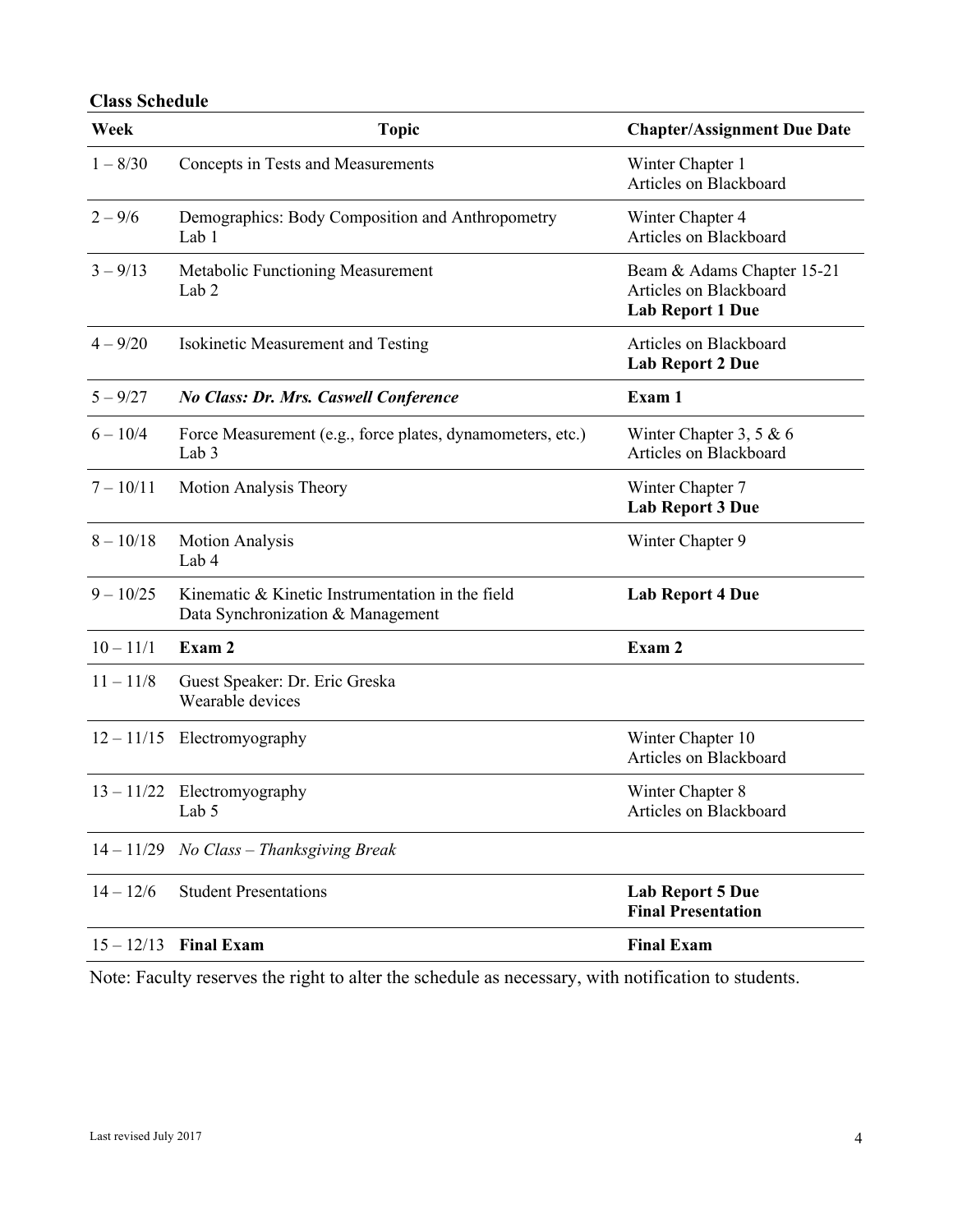# **Core Values Commitment**

The College of Education and Human Development is committed to collaboration, ethical leadership, innovation, research-based practice, and social justice. Students are expected to adhere to these principles: http://cehd.gmu.edu/values/.

## **GMU Policies and Resources for Students**

### *Policies*

- Students must adhere to the guidelines of the Mason Honor Code (see https://catalog.gmu.edu/policies/honor-code-system/ ).
- Students must follow the university policy for Responsible Use of Computing (see http://universitypolicy.gmu.edu/policies/responsible-use-of-computing/).
- Students are responsible for the content of university communications sent to their Mason email account and are required to activate their account and check it regularly. All communication from the university, college, school, and program will be sent to students **solely** through their Mason email account.
- Students with disabilities who seek accommodations in a course must be registered with George Mason University Disability Services. Approved accommodations will begin at the time the written letter from Disability Services is received by the instructor (see https://ds.gmu.edu/).
- Students must silence all sound emitting devices during class unless otherwise authorized by the instructor.

### *Campus Resources*

- Support for submission of assignments to Tk20 should be directed to  $\frac{tk20\text{help@gmu.edu}}{tk20\text{help@gmu.edu}}$  or https://cehd.gmu.edu/aero/tk20. Questions or concerns regarding use of Blackboard should be directed to http://coursessupport.gmu.edu/.
- For information on student support resources on campus, see https://ctfe.gmu.edu/teaching/student-support-resources-on-campus

**For additional information on the College of Education and Human Development, please visit our website https://cehd.gmu.edu/students/ .**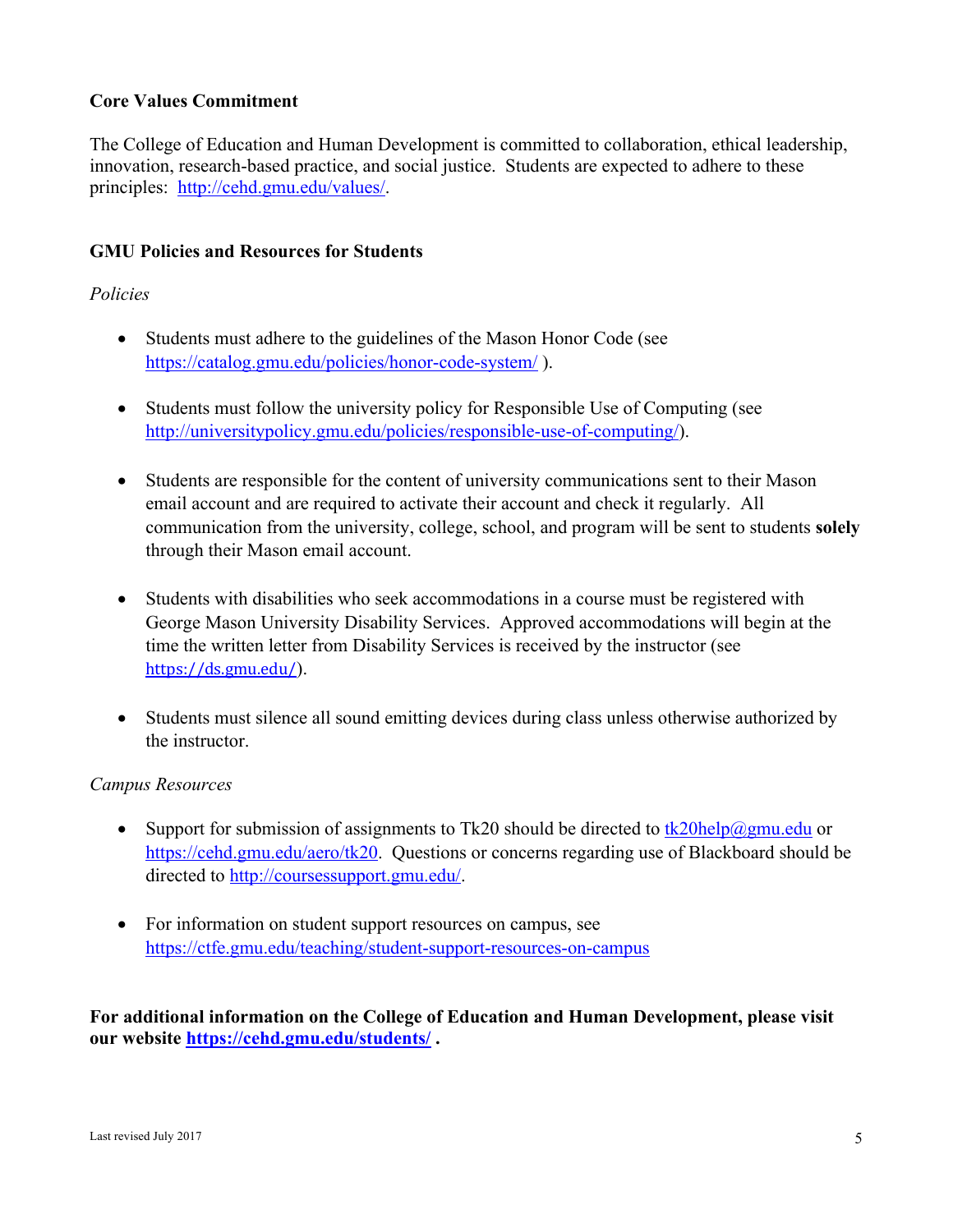#### **Assessment Rubrics**

Final Presentation (10% of Grade)

| <b>Standard</b>                                                                                                                                                                | Accomplished:<br><b>Strongly Meets</b><br><b>Expectations</b><br>(4)                                                                                                                                                                                                                                                                           | Developing:<br><b>Meets</b><br><b>Expectations</b><br><b>Adequately</b><br>(3)                                                                                                                                                                                                                                                                                      | <b>Beginning: Does</b><br>not Adequately<br><b>Meet</b><br><b>Expectations</b><br>(2)                                                                                                                                                                                                                                                                                    | Little or No<br><b>Evidence</b><br>(1)                                                                                                                                                                                                       | <b>Score</b> |
|--------------------------------------------------------------------------------------------------------------------------------------------------------------------------------|------------------------------------------------------------------------------------------------------------------------------------------------------------------------------------------------------------------------------------------------------------------------------------------------------------------------------------------------|---------------------------------------------------------------------------------------------------------------------------------------------------------------------------------------------------------------------------------------------------------------------------------------------------------------------------------------------------------------------|--------------------------------------------------------------------------------------------------------------------------------------------------------------------------------------------------------------------------------------------------------------------------------------------------------------------------------------------------------------------------|----------------------------------------------------------------------------------------------------------------------------------------------------------------------------------------------------------------------------------------------|--------------|
|                                                                                                                                                                                |                                                                                                                                                                                                                                                                                                                                                | Content                                                                                                                                                                                                                                                                                                                                                             |                                                                                                                                                                                                                                                                                                                                                                          |                                                                                                                                                                                                                                              |              |
| Introduction /<br>Background-<br><b>Discuss</b><br>measurement<br>techniques and<br>instrumentation<br>using field<br>specific<br>terminology.<br>(Course<br>Objective)        | The introduction<br>thoroughly<br>describes the<br>purpose of the<br>data collection<br>and reviews<br>relevant<br>literature related<br>to the particular<br>field of study.<br>Additionally,<br>student discusses<br>measurement<br>techniques and<br>instrumentation<br>using field<br>specific<br>terminology.                             | The introduction<br>describes the<br>purpose of the<br>data collection<br>and reviews<br>relevant<br>literature related<br>to the particular<br>field of study but<br>is not thorough<br>enough for<br>doctoral level<br>work.<br>Additionally,<br>student discusses<br>measurement<br>techniques and<br>instrumentation<br>using field<br>specific<br>terminology. | The introduction<br>describes the<br>purpose of the<br>data collection<br>but does not<br>meet<br>expectations in<br>terms of the<br>literature review<br>relevant<br>literature related<br>to the particular<br>field of study.<br>Student<br>discusses<br>measurement<br>techniques and<br>instrumentation<br>using<br>inappropriate<br>field specific<br>terminology. | The<br>introduction<br>does not<br>describes the<br>purpose of the<br>data collection,<br>does not meet<br>expectations in<br>terms of the<br>literature<br>review relevant<br>literature<br>related to the<br>particular field<br>of study. |              |
| <b>Measurement</b><br>Protocol-<br>Develop a<br>protocol for<br>collecting and<br>assessing data in<br>Exercise, Fitness,<br>and Health<br>Promotion<br>(Course<br>Objective). | Develops a<br>protocol for<br>collecting and<br>assessing data in<br>Exercise,<br>Fitness, and<br>Health<br>Promotion. The<br>protocol utilizes<br>appropriate<br>measurement<br>techniques to<br>achieve purpose<br>of data<br>collection.<br>Student<br>demonstrates a<br>thoughtful,<br>evidence-based<br>reasoning for<br>protocol design. | Develops a<br>protocol for<br>collecting and<br>assessing data in<br>Exercise,<br>Fitness, and<br>Health<br>Promotion. The<br>protocol utilizes<br>appropriate<br>measurement<br>techniques to<br>achieve purpose<br>of data<br>collection.<br>However,<br>student does not<br>demonstrate an<br>evidence-based<br>reasoning for<br>protocol design.                | The protocol<br>developed would<br>not be<br>appropriate for<br>collecting and<br>assessing data in<br>Exercise,<br>Fitness, and<br>Health<br>Promotion.<br>Protocol needs<br>revisions to be<br>acceptable.                                                                                                                                                             | The protocol<br>developed<br>would not be<br>appropriate for<br>collecting and<br>assessing data<br>in Exercise,<br>Fitness, and<br>Health<br>Promotion.                                                                                     |              |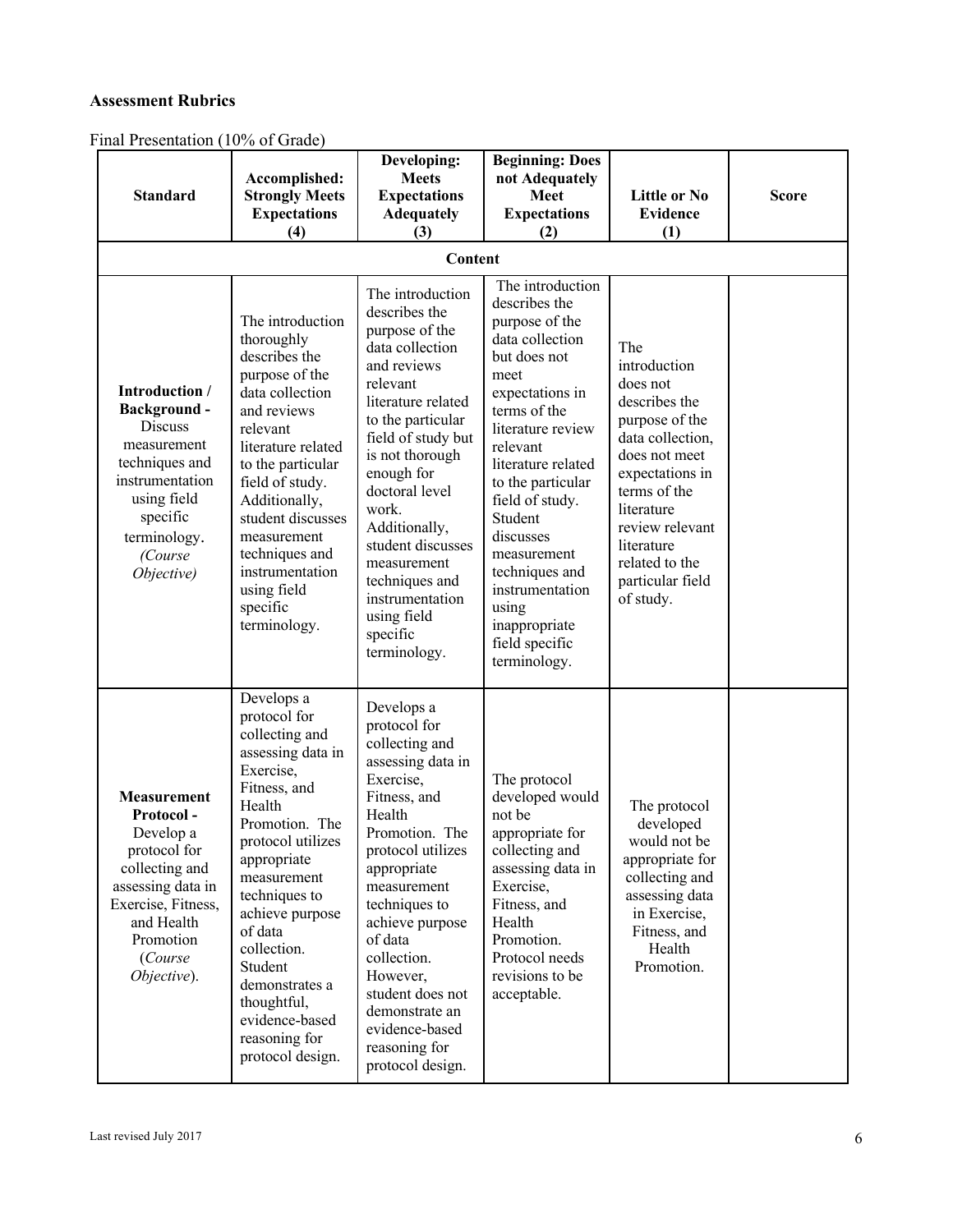| Instrumentation<br>- Determine the<br>appropriate<br>measurement<br>equipment based<br>on research design<br>(course objective).   | Determine the<br>appropriate<br>measurement<br>equipment based<br>on research<br>design.<br>Instrumentation<br>is appropriate for<br>the purpose of<br>data collection.<br>Student<br>demonstrates<br>mastery of<br>understanding<br>and application<br>of<br>instrumentation.                                                                                 | Determine the<br>appropriate<br>measurement<br>equipment based<br>on research<br>design.<br>Instrumentation<br>is appropriate for<br>the purpose of<br>data collection.<br>Student does not<br>fully<br>demonstrate an<br>understanding<br>and application<br>of<br>instrumentation.                                                                                             | The<br>instrumentation<br>used needs<br>further thought<br>in the selection<br>process. Student<br>needs to improve<br>understanding of<br>instrumentation.                                                                       | The<br>instrumentation<br>is inappropriate<br>for the desired<br>measurement(s)                                                                                                                                      |  |  |  |
|------------------------------------------------------------------------------------------------------------------------------------|----------------------------------------------------------------------------------------------------------------------------------------------------------------------------------------------------------------------------------------------------------------------------------------------------------------------------------------------------------------|----------------------------------------------------------------------------------------------------------------------------------------------------------------------------------------------------------------------------------------------------------------------------------------------------------------------------------------------------------------------------------|-----------------------------------------------------------------------------------------------------------------------------------------------------------------------------------------------------------------------------------|----------------------------------------------------------------------------------------------------------------------------------------------------------------------------------------------------------------------|--|--|--|
| <b>Data Collection -</b><br>Modify data<br>acquisition<br>procedures using<br>an evidence-based<br>approach (Course<br>Objective). | Data collection is<br>appropriate and<br>utilizes current<br>best practices in<br>the field given<br>available<br>resources to<br>student. Student<br>demonstrates an<br>advanced<br>understanding of<br>the application of<br>theory to a real-<br>world situation<br>by modifying<br>data acquisition<br>procedures using<br>an evidence-<br>based approach. | Data collection is<br>appropriate and<br>utilizes current<br>best practices in<br>the field given<br>available<br>resources to<br>student. Student<br>does not fully<br>demonstrate and<br>advanced<br>understanding of<br>the application of<br>theory to a real-<br>world situation<br>by modifying<br>data acquisition<br>procedures using<br>an evidence-<br>based approach. | Data collection is<br>not appropriate<br>and/or does not<br>utilize current<br>best practices in<br>the field given<br>available<br>resources to<br>student.<br>Revisions are<br>needed to the<br>data acquisition<br>procedures. | Data collection<br>is not<br>appropriate<br>and/or does not<br>utilize current<br>best practices in<br>the field given<br>available<br>resources to<br>student. A new<br>data acquisition<br>procedure is<br>needed. |  |  |  |
| <b>Presentation</b>                                                                                                                |                                                                                                                                                                                                                                                                                                                                                                |                                                                                                                                                                                                                                                                                                                                                                                  |                                                                                                                                                                                                                                   |                                                                                                                                                                                                                      |  |  |  |
| <b>Appeared well</b><br>prepared                                                                                                   | Student was very<br>well prepared                                                                                                                                                                                                                                                                                                                              | There were a few<br>minor instances<br>in which student<br>could have been<br>better prepared<br>but overall they<br>appeared<br>prepared                                                                                                                                                                                                                                        | There were<br>numerous<br>instances in<br>which it was<br>apparent that<br>student was not<br>prepared                                                                                                                            | Student was<br>clearly not<br>prepared for<br>presentation                                                                                                                                                           |  |  |  |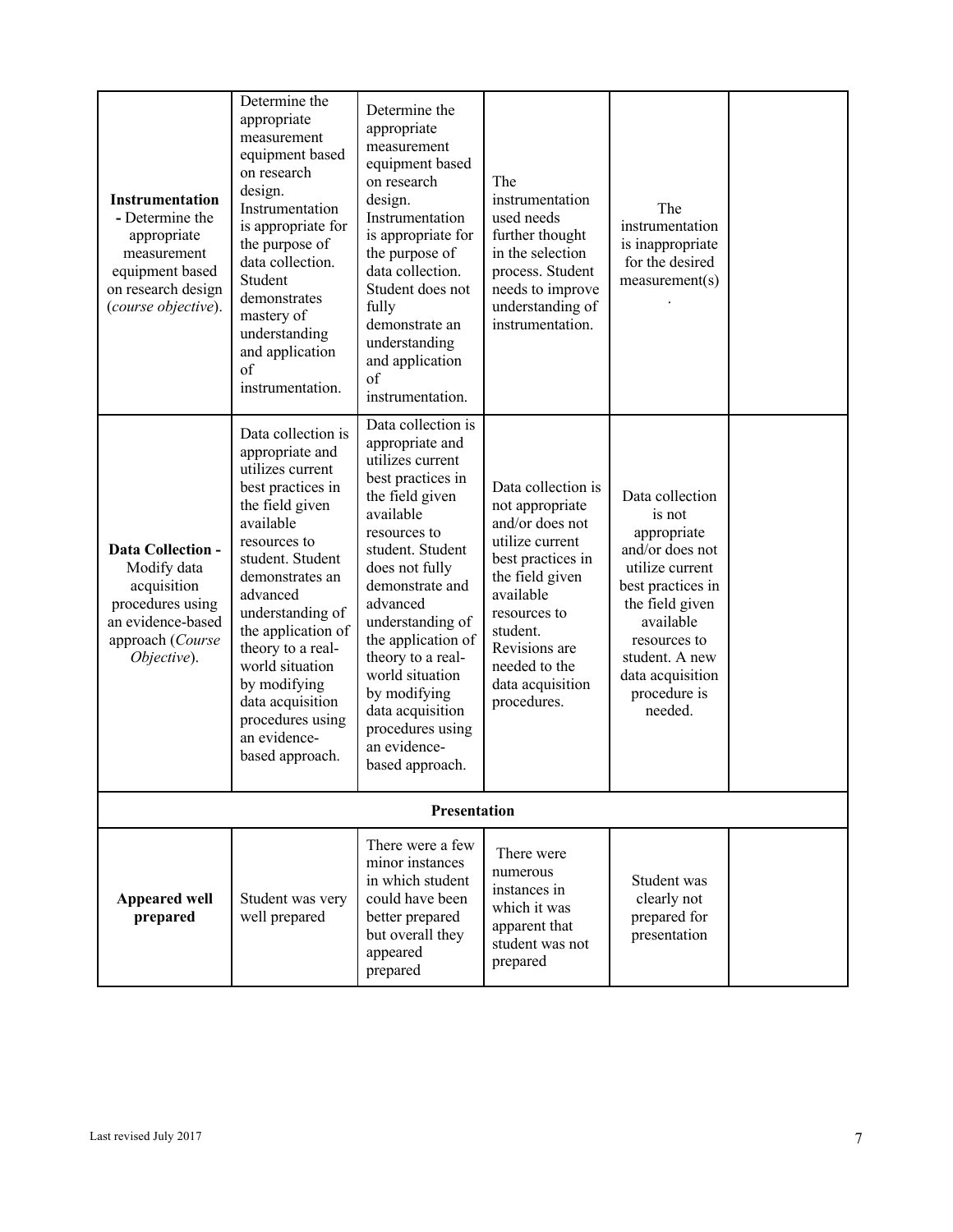| <b>Demonstrated</b><br>good use of voice,<br>speaking clearly<br>and using voice<br>inflection,<br>maintained eye<br>contact with<br>audience and did<br>not read<br>verbatim off<br>slides or notes | Student<br>demonstrated<br>good use of<br>voice, spoke<br>clearly w/ voice<br>inflection,<br>maintained eye<br>contact with<br>audience and did<br>not read<br>verbatim off<br>slides or notes | With a few<br>minor exceptions<br>student<br>demonstrated<br>good use of<br>voice, spoke<br>clearly w/ voice<br>inflection,<br>maintained eye<br>contact with<br>audience and did<br>not read<br>verbatim off<br>slides or notes | Numerous times<br>student did not<br>demonstrate<br>good use of<br>voice, spoke<br>clearly w/ voice<br>inflection,<br>maintained eye<br>contact with<br>audience and did<br>not read<br>verbatim off<br>slides or notes | Student did not<br>demonstrate<br>good use of<br>voice, spoke<br>clearly w/ voice<br>inflection.<br>maintained eye<br>contact with<br>audience and<br>did not read<br>verbatim off<br>slides or notes<br>throughout the<br>presentation |  |
|------------------------------------------------------------------------------------------------------------------------------------------------------------------------------------------------------|------------------------------------------------------------------------------------------------------------------------------------------------------------------------------------------------|----------------------------------------------------------------------------------------------------------------------------------------------------------------------------------------------------------------------------------|-------------------------------------------------------------------------------------------------------------------------------------------------------------------------------------------------------------------------|-----------------------------------------------------------------------------------------------------------------------------------------------------------------------------------------------------------------------------------------|--|
| <b>Utilized visual</b><br>aides and/or<br>multimedia<br>effectively                                                                                                                                  | Student utilized<br>visual aids<br>and/or<br>multimedia<br>effectively                                                                                                                         | With a few<br>minor exceptions<br>student utilized<br>visual aids<br>and/or<br>multimedia<br>effectively                                                                                                                         | Numerous times<br>student did not<br>utilize visual aids<br>and/or<br>multimedia<br>effectively                                                                                                                         | Student did not<br>use visual aides<br>and/or<br>multimedia                                                                                                                                                                             |  |
| <b>Presented</b><br>content in a<br>logical and<br>organized<br>manner                                                                                                                               | Student<br>presented<br>content in a<br>logical and<br>organized<br>manner                                                                                                                     | Minor<br>improvements<br>are needed in<br>terms of<br>presenting<br>material in a<br>logical and<br>organized<br>manner                                                                                                          | Major<br>improvements<br>are needed in<br>terms of<br>presenting<br>material in a<br>logical and<br>organized<br>manner                                                                                                 | The<br>presentation<br>content was not<br>presented in a<br>logical and<br>organized<br>manner                                                                                                                                          |  |
| <b>Demonstrated</b><br>ability to respond<br>effectively to<br>audience<br>questions                                                                                                                 | Student<br>effectively and<br>appropriately<br>responded to<br>audience<br>questions                                                                                                           | Minor<br>improvements in<br>responses to<br>audience<br>questions are<br>needed                                                                                                                                                  | Major<br>improvements in<br>responses to<br>audience<br>questions are<br>needed                                                                                                                                         | Student did not<br>respond<br>effectively to<br>audience<br>questions                                                                                                                                                                   |  |
|                                                                                                                                                                                                      | /41                                                                                                                                                                                            |                                                                                                                                                                                                                                  |                                                                                                                                                                                                                         |                                                                                                                                                                                                                                         |  |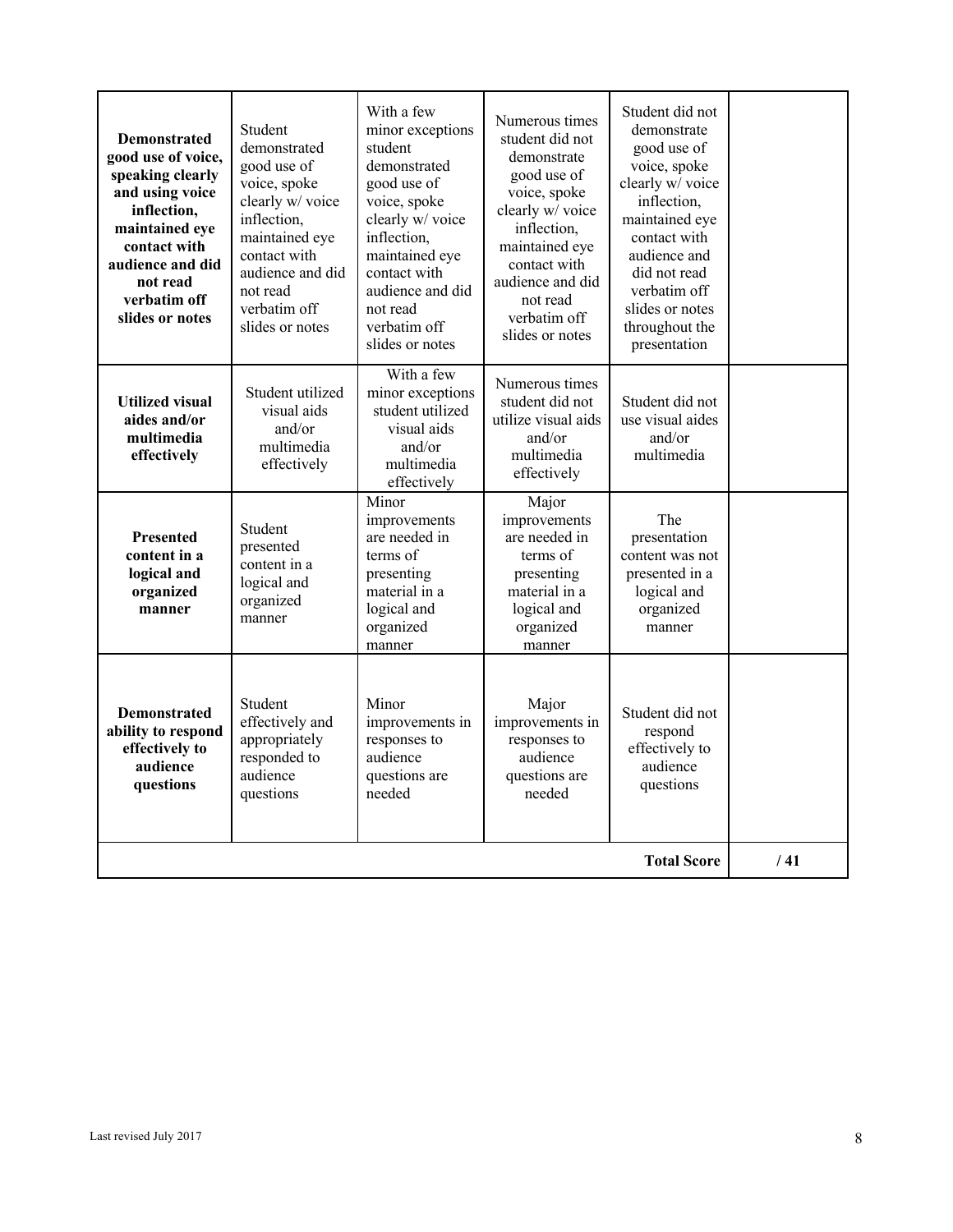| $\mu$ aboratory ineports (40% or Grade)<br><b>Standard</b>                                                                                                                                                                                                                                | Accomplished:<br><b>Strongly Meets</b><br><b>Expectations</b><br>(4)                                                                                                                                                                                                                                                                              | Developing:<br><b>Meets</b><br><b>Expectations</b><br><b>Adequately</b><br>(3)                                                                                                                                                                         | <b>Beginning: Does</b><br>not Adequately<br><b>Meet</b><br><b>Expectations</b><br>(2)                                                                                                                                                                                             | <b>Little or No</b><br><b>Evidence</b><br>(1)                                                                                                                                                                                                    | <b>Score</b> |
|-------------------------------------------------------------------------------------------------------------------------------------------------------------------------------------------------------------------------------------------------------------------------------------------|---------------------------------------------------------------------------------------------------------------------------------------------------------------------------------------------------------------------------------------------------------------------------------------------------------------------------------------------------|--------------------------------------------------------------------------------------------------------------------------------------------------------------------------------------------------------------------------------------------------------|-----------------------------------------------------------------------------------------------------------------------------------------------------------------------------------------------------------------------------------------------------------------------------------|--------------------------------------------------------------------------------------------------------------------------------------------------------------------------------------------------------------------------------------------------|--------------|
| Methods /<br>Protocol-<br>Determine the<br>appropriate<br>measurement<br>equipment based<br>on research design<br>(course objective).<br>&<br>Develop a<br>protocol for<br>collecting and<br>assessing data in<br>Exercise, Fitness,<br>and Health<br>Promotion<br>(Course<br>Objective). | Student<br>demonstrates an<br>understanding of<br>appropriate<br>measurement<br>equipment and<br>protocol based<br>on research<br>design<br>prescribed in the<br>laboratory.<br>Description of<br>methods is<br>thorough,<br>accurately<br>describes all<br>steps undertaken<br>during the<br>laboratory, and<br>uses appropriate<br>terminology. | Student<br>demonstrates an<br>understanding of<br>appropriate<br>measurement<br>equipment and<br>protocol based<br>on research<br>design<br>prescribed in the<br>laboratory.<br>Description of<br>methods requires<br>minor revisions.                 | Student<br>demonstrates<br>some<br>understanding of<br>appropriate<br>measurement<br>equipment and<br>protocol based<br>on research<br>design<br>prescribed in the<br>laboratory.<br>Description of<br>methods requires<br>minor revisions.                                       | Student<br>demonstrates<br>little<br>understanding<br>of appropriate<br>measurement<br>equipment and<br>protocol based<br>on research<br>design<br>prescribed in<br>the laboratory.<br>Description of<br>methods<br>requires major<br>revisions. |              |
| <b>Data Collection -</b><br>Modify data<br>acquisition<br>procedures using<br>an evidence-based<br>approach (Course<br>Objective).                                                                                                                                                        | Data collection<br>procedures were<br>correctly<br>followed,<br>necessary data<br>was obtained and<br>presented in the<br>laboratory report.<br>If/when<br>appropriate<br>student is able to<br>modify data<br>acquisition<br>procedures using<br>an evidence-<br>based approach.                                                                 | Data collection<br>procedures were<br>correctly<br>followed,<br>necessary data<br>was obtained and<br>presented in the<br>laboratory report.<br>Student needs to<br>further<br>demonstrate an<br>evidence-based<br>approach to the<br>data collection. | Data collection<br>procedures were<br>correctly<br>followed;<br>however, not all<br>the necessary<br>data was<br>obtained and<br>presented in the<br>laboratory report.<br>Student needs to<br>further<br>demonstrate an<br>evidence-based<br>approach to the<br>data collection. | Data collection<br>procedures<br>were not<br>correctly<br>followed.                                                                                                                                                                              |              |
| <b>Tables / Figures</b>                                                                                                                                                                                                                                                                   | Tables and<br>figures clearly<br>presented the<br>data, were<br>properly labeled<br>and of the<br>quality expected<br>of doctoral level<br>work.                                                                                                                                                                                                  | Tables and<br>figures presented<br>the data but<br>revisions would<br>improve the<br>clarity. Tables<br>and figures were<br>properly labeled<br>and of the<br>quality expected<br>of doctoral level<br>work.                                           | Tables and<br>figures presented<br>the data but<br>revisions would<br>improve the<br>clarity. Tables<br>and figures were<br>not properly<br>labeled.                                                                                                                              | Tables and<br>figures need<br>major revisions                                                                                                                                                                                                    |              |

Laboratory Reports (40% of Grade)